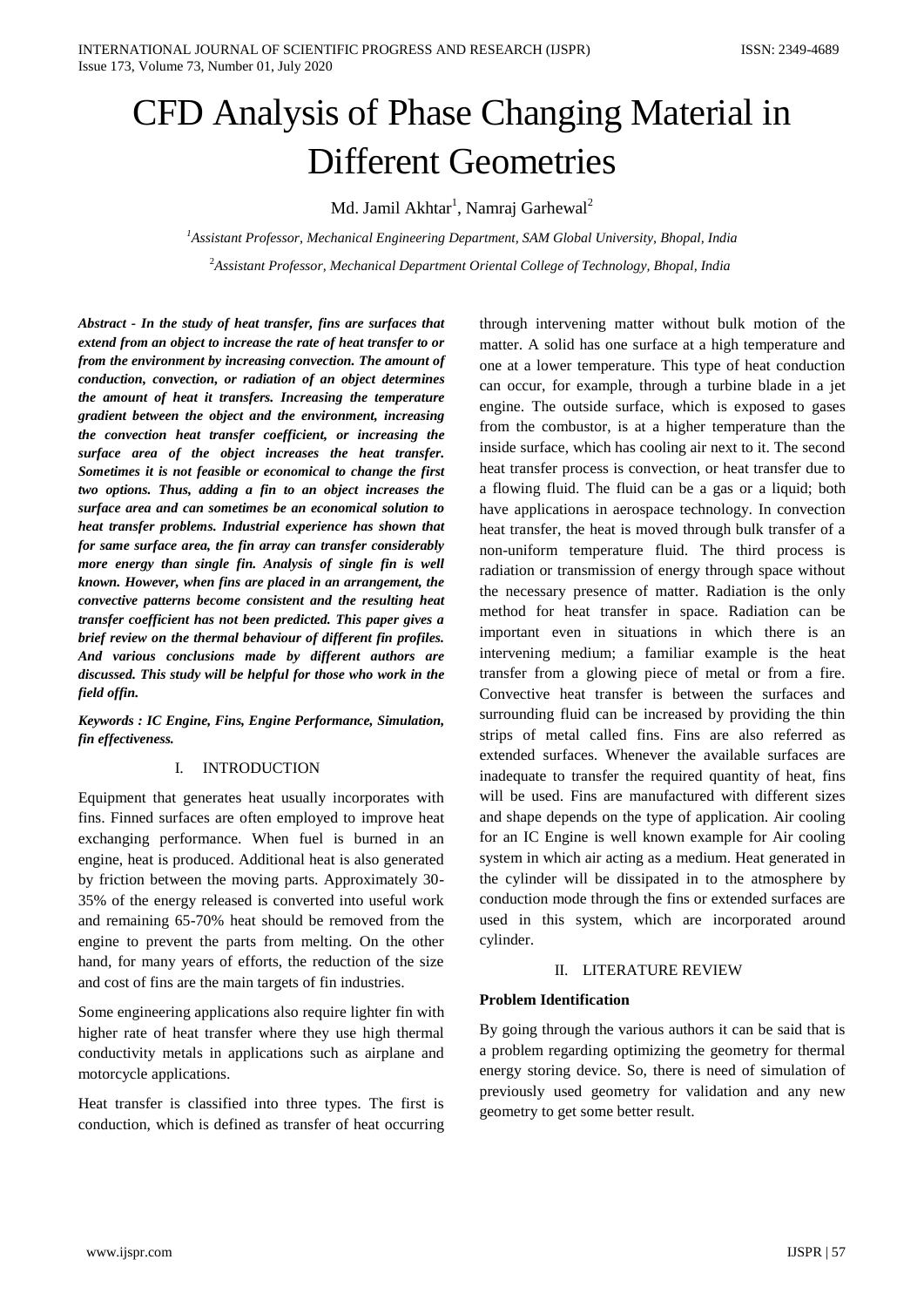| Year | <b>Name</b>                    | Work                                                                                                                                                                                                                                                                                                                                                                                                                                                                      | <b>Outcomes</b>                                                                                                                                                                                                                                                                                                                                                                                         |
|------|--------------------------------|---------------------------------------------------------------------------------------------------------------------------------------------------------------------------------------------------------------------------------------------------------------------------------------------------------------------------------------------------------------------------------------------------------------------------------------------------------------------------|---------------------------------------------------------------------------------------------------------------------------------------------------------------------------------------------------------------------------------------------------------------------------------------------------------------------------------------------------------------------------------------------------------|
| 2017 | Kai Yang, Jing<br>Wang         | In this paper, a new boundary element method is<br>developed for solving nonlinear heat conduction<br>problems with temperature dependent thermal<br>conductivity. Radial integration method is used to<br>deal with the domain integral due to the<br>temperature dependence of the thermal<br>conductivity, and the radial basis functions are<br>employed to approximate the unknown appearing<br>in the domain integral.                                              | The Newton-Raphson iteration method is<br>applied to solve the final nonlinear system<br>of algebraic equations.<br>The given numerical examples have<br>demonstrated the correctness of the<br>developed method.                                                                                                                                                                                       |
| 2016 | Mohammad<br>A. Bashar          | In this work an experimental investigation on the<br>melting process in a PCM and the associated heat<br>transfer in a transient manner. The experiments<br>were conducted in a rectangular chamber filled<br>with paraffin wax used as the PCM and, a<br>cylindrical copper tube with different geometries<br>and orientations as the heat source.                                                                                                                       | The results show the development of<br>convective motions within the liquid PCM<br>which influenced the local heat transfer<br>coefficient in a transient manner and is<br>believed to have immensely influenced the<br>nature of this distinctive and nonlinear<br>pattern of the solid-liquidinterface                                                                                                |
| 2016 | Martin Koller,<br>Heimo Walter | Heat exchanger tube design, which consists of a<br>steel tube and an aluminum wire matrix, hasbeen<br>performed. For the numerical analysis, the<br>enthalpy-porosity formulation was used to get<br>quantitative information about the time evolution<br>of the melting front within the phase change<br>material                                                                                                                                                        | The numerical results of the solidification<br>process have pointed out that the dominant<br>heat transfer mechanism during<br>solidification is heat conduction. The<br>investigation has also shown that the<br>discharging process has been slower than<br>the charging process                                                                                                                      |
| 2015 | Nasser<br>Mostafavini<br>a     | In the Present work, melting of a NePCM in a<br>square cavity with different horizontal angles with<br>two heat source-sink pairs flush-<br>mounted on the horizontal sidewalls is<br>investigated numerically.                                                                                                                                                                                                                                                           | The volumetric concentration of<br>nanoparticles of 2% would result in the<br>highest meltingrate.                                                                                                                                                                                                                                                                                                      |
| 2013 | Brian N. Turner                | The purpose of this paper is to systematically and<br>critically review the literature related to process<br>design and modeling of fused deposition<br>modeling (FDM) and similar extrusion-based<br>additive manufacturing (AM) or rapid prototyping<br>processes. A systematic review of the literature<br>focusing on process designand<br>mathematical process modeling was carried out.                                                                             | Approaches to estimating the motor torque<br>and power required to achieve a desired<br>filament feed rate are presented. On leaving<br>the print nozzle, die swelling and bead<br>cooling are considered.<br>Approaches to modeling the spread of a<br>deposited road of material and the bonding<br>of polymer roads to one another are also<br>reviewed.                                             |
| 2010 | L.B.Ji                         | Taking into account temperature-dependent<br>thermal conduction and heat capacity, based on<br>Acrylonitrile Butadiene Styrene (ABS), a three-<br>dimensional transient thermal finite element<br>model has been developed in Fused Deposition<br>Modeling (FDM). The moving material of ABS<br>by the sprayer on the mold equipment is<br>simulated with the employment of ANSYS<br>parametric design language (APDL) and latent<br>heat is considered by usingenthalpy. | First of all, the simulation result shows that<br>the temperature field distribution likes an<br>ellipse; secondly, comparing with the<br>previous track, the latter one has larger heat<br>affected region and larger inhomogeneous<br>temperature distribution; the greatest<br>temperature gradient takes place near the<br>edges of deposited part where the sprayer<br>scanning direction changes. |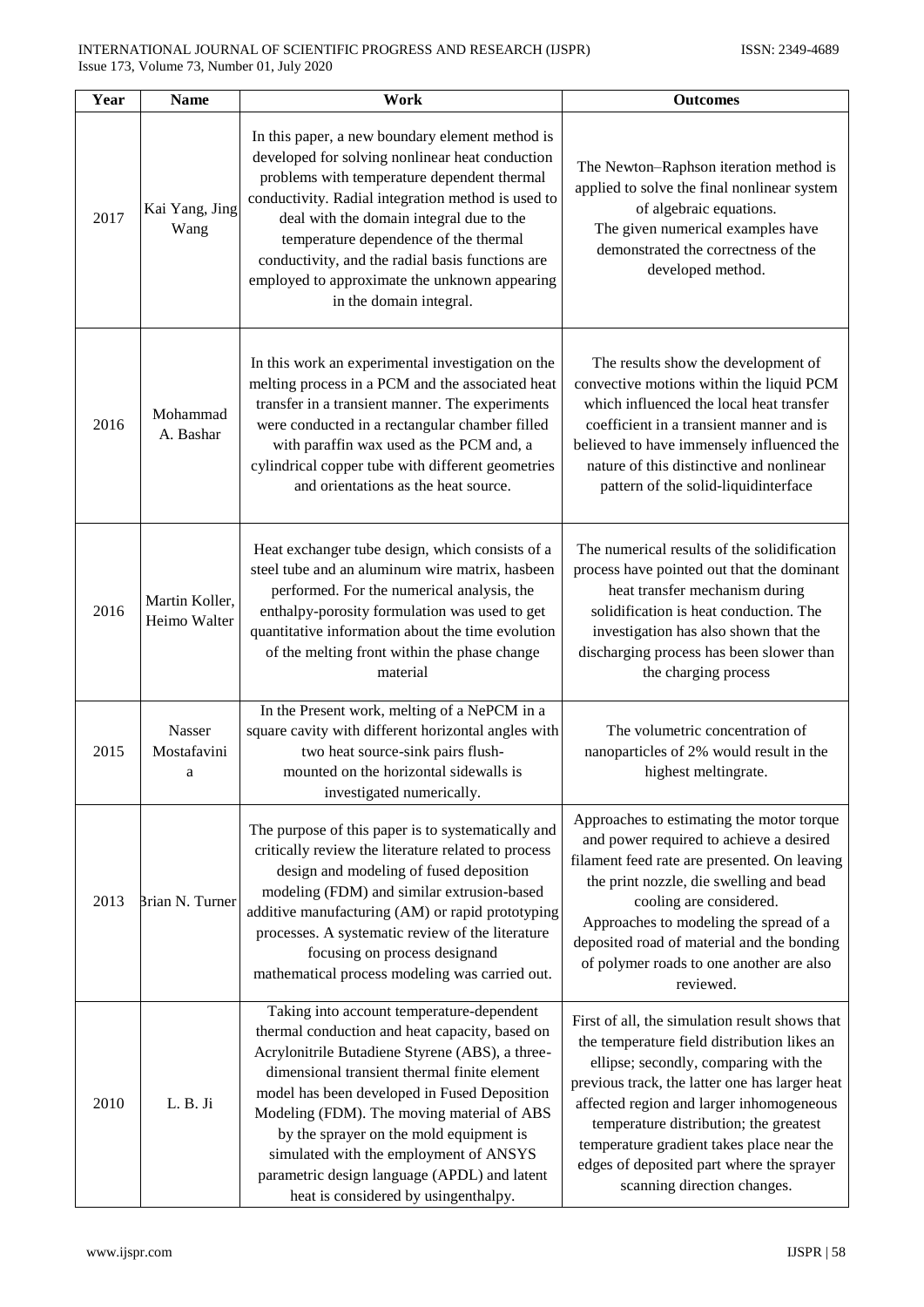| 2015 | Miqdam T<br>Chaichan | Distillation systems efficiency correlated to solar<br>intensity, and it enhanced with adding PCM.<br>Adding additive to PCM increased thermal<br>conductivity; that enhanced the evaporation and<br>convection energies remarkably. Charging and<br>discharging time for aluminium powder-PCM is<br>reduced, compared with other cases, due to better<br>thermal conductivity.                                                                                        | The study revealed that adding paraffin wax<br>improved the solar distiller productivity<br>with $6.11\%$ in January and $10.38\%$ in<br>February compared to simple solar distiller.<br>While, adding aluminum powder to paraffin<br>wax enhanced its productivity by 21.91% in<br>January and 25.51% in February compared<br>to simple solar distiller productivity.                                                                                                          |
|------|----------------------|------------------------------------------------------------------------------------------------------------------------------------------------------------------------------------------------------------------------------------------------------------------------------------------------------------------------------------------------------------------------------------------------------------------------------------------------------------------------|---------------------------------------------------------------------------------------------------------------------------------------------------------------------------------------------------------------------------------------------------------------------------------------------------------------------------------------------------------------------------------------------------------------------------------------------------------------------------------|
| 1983 | A. ABHAT             | The melting and freezing behaviour of the various<br>substances is investigated using the techniques of<br>Thermal Analysis and Differential Scanning<br>Calorimetry.<br>The importance of thermal cycling tests for<br>establishing the long-term stability of the storage<br>materials is discussed. Finally, some data<br>pertaining to the corrosion compatibility of heat-<br>of-fusion substances with conventional materials<br>ofconstruction<br>is presented. | Incongruent melting salt hydrate may be<br>"modified" to overcome decomposition by<br>adding suspension media, or extra water, or<br>other substances that shift the peritectic<br>point. The use of salt hydrates in<br>hermetically sealed containers<br>isrecommended.<br>Moreover, the employment of metallic<br>surfaces to promote heterogeneous<br>nucleation in a salt hydrate is seen to reduce<br>the supercooling of most salt hydrates to a<br>considerable extent. |

# III. METHODOLOGY

# **a. Material Used**

# **Paraffin wax**

| Temperature<br>0(C) | Density<br>(kg/3m) | Specific Heat<br>(J/kgK) | Thermal Conductivity<br>(W/mK) | Viscosity (Ns/2<br>m) | Solidus<br>Temperature<br>0(C) |
|---------------------|--------------------|--------------------------|--------------------------------|-----------------------|--------------------------------|
| 40                  | 750                | 28600                    | 0.15                           | 0.005                 | 319                            |

# **b. Meshing**





# **Hemisphere section**





#### Details of "Mesh" ņ  $\boxed{\square}$  Display Display Style **Body Color** Defaults<br>Physics Preference CFD Solver Preference Fluent  $\overline{\bullet}$ Sizing Use Advanced Size Function | On: Curvature Relevance Center Fine Smoothing<br>
Curvature Normal Angle<br>
Default (18.0 °) Min Size  $5.0 \text{ mm}$ Max Size<br>Growth Rate  $5.0$  mm Default (1.20) Minimum Edge Length 157.080 mm  $\boxed{\text{H}}$  Inflation **Example 1**<br> **Example 1**<br> **Example 1**<br> **Example 2**<br> **Example 2**<br> **Example 2**<br> **Example 2** 618652 Nodes Elements 598208 **Mesh Metric** None

**c. Model Used**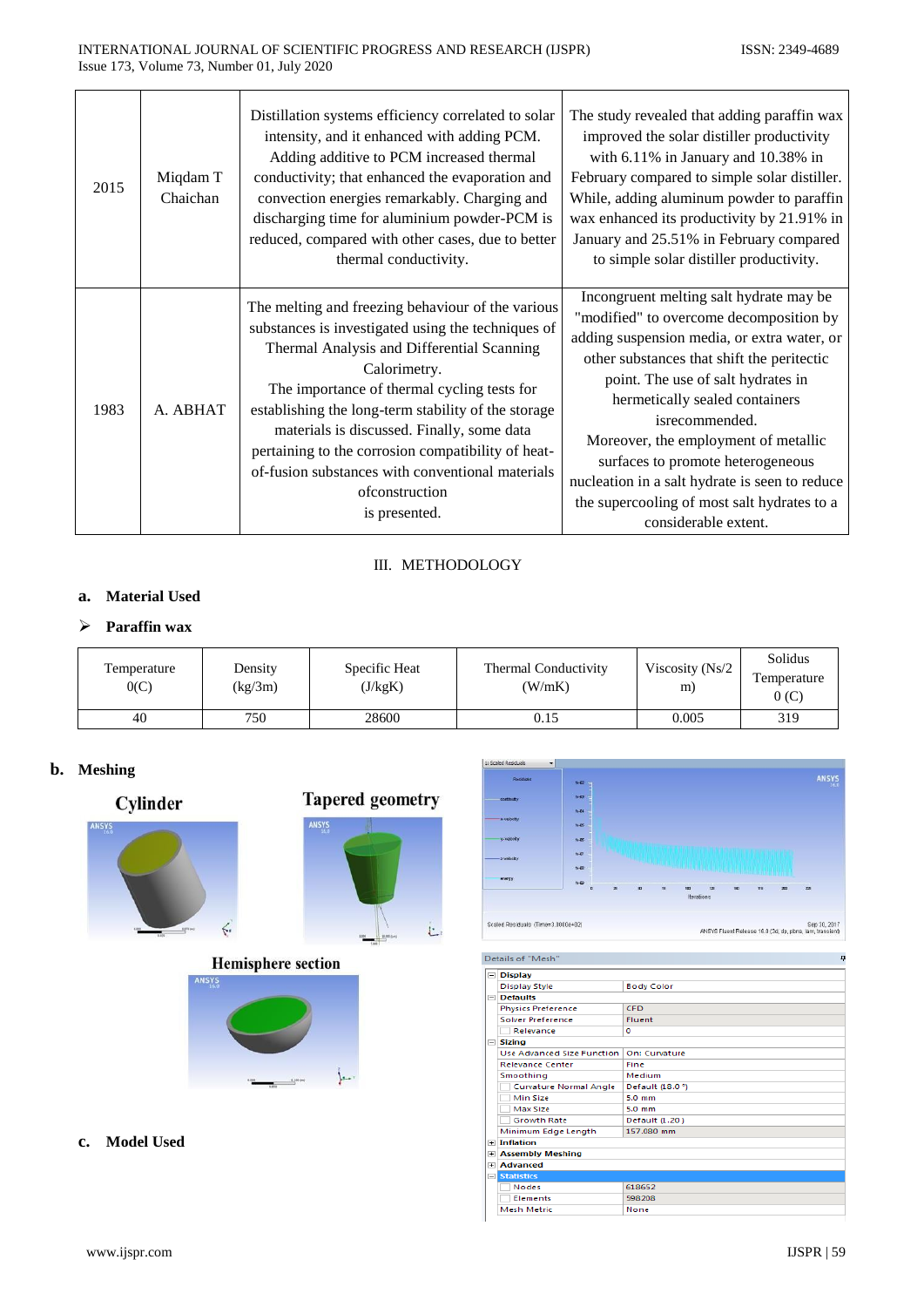#### INTERNATIONAL JOURNAL OF SCIENTIFIC PROGRESS AND RESEARCH (IJSPR) ISSN: 2349-4689 Issue 173, Volume 73, Number 01, July 2020



Tapered section

# IV. RESULT

| <b>Tapered Body</b> |                |              |                |  |
|---------------------|----------------|--------------|----------------|--|
| X(Min)              | $20^{\circ}$ C | $19^\circ$ C | $18^{\circ}$ C |  |
| 0                   | 0              | 0            | 0              |  |
| 10                  | 20             | 18           | 17             |  |
| 20                  | 35             | 25           | 28             |  |
| 30                  | 48             | 38           | 32             |  |
| 40                  | 64             | 50           | 46             |  |
| 50                  | 80             | 70           | 54             |  |
| 60                  | 92             | 82           | 62             |  |
| 70                  | 100            | 98           | 78             |  |
| 80                  |                | 100          | 88             |  |
| 83                  |                |              | 100            |  |

Cylinder

| Cylinder |                |              |                |
|----------|----------------|--------------|----------------|
| X(Min)   | $20^{\circ}$ C | $19^\circ$ C | $18^{\circ}$ C |
| 0        | 0              | 0            | 0              |
| 10       | 60             | 54           | 48             |
| 20       | 74             | 72           | 66             |
| 30       | 86             | 80           | 74             |
| 40       | 92             | 88           | 80             |
| 48       | 97             | 97           | 88             |
| 50       | 100            | 98           | 86             |
| 55       |                | 100          | 98             |
| 60       |                |              | 100            |





## **Hemispherical Section**

| Hemisphere |                |              |                |  |
|------------|----------------|--------------|----------------|--|
| X(Min)     | $20^{\circ}$ C | $19^\circ$ C | $18^{\circ}$ C |  |
| 0          | 0              | $\theta$     | 0              |  |
| 10         | 60             | 54           | 48             |  |
| 20         | 74             | 68           | 66             |  |
| 30         | 84             | 80           | 74             |  |
| 40         | 92             | 88           | 80             |  |
| 50         | 97             | 92           | 88             |  |
| 60         | 100            | 98           | 95             |  |
| 70         |                | 100          | 98             |  |
| 80         |                |              | 100            |  |



Comparison of 100 % melting with respect to time for all three geometry at same temperature difference

| Comparison             |                |  |  |
|------------------------|----------------|--|--|
| Geometry               | <b>Minutes</b> |  |  |
| Cylinder               | 60             |  |  |
| Hemisphere             | 80             |  |  |
| <b>Tapered Section</b> | 83             |  |  |

# V. CONCLUSION

Paraffin wax is an excellent material for storing heat, with a specific heat capacity of 2.14–2.9 J g−1 K−1 (joules per gram kelvin) and a heat of fusion of 200–220 J g−1. This property is exploited in modified drywall for home building material: a certain type of wax (with the right melting point) is infused in the drywall during